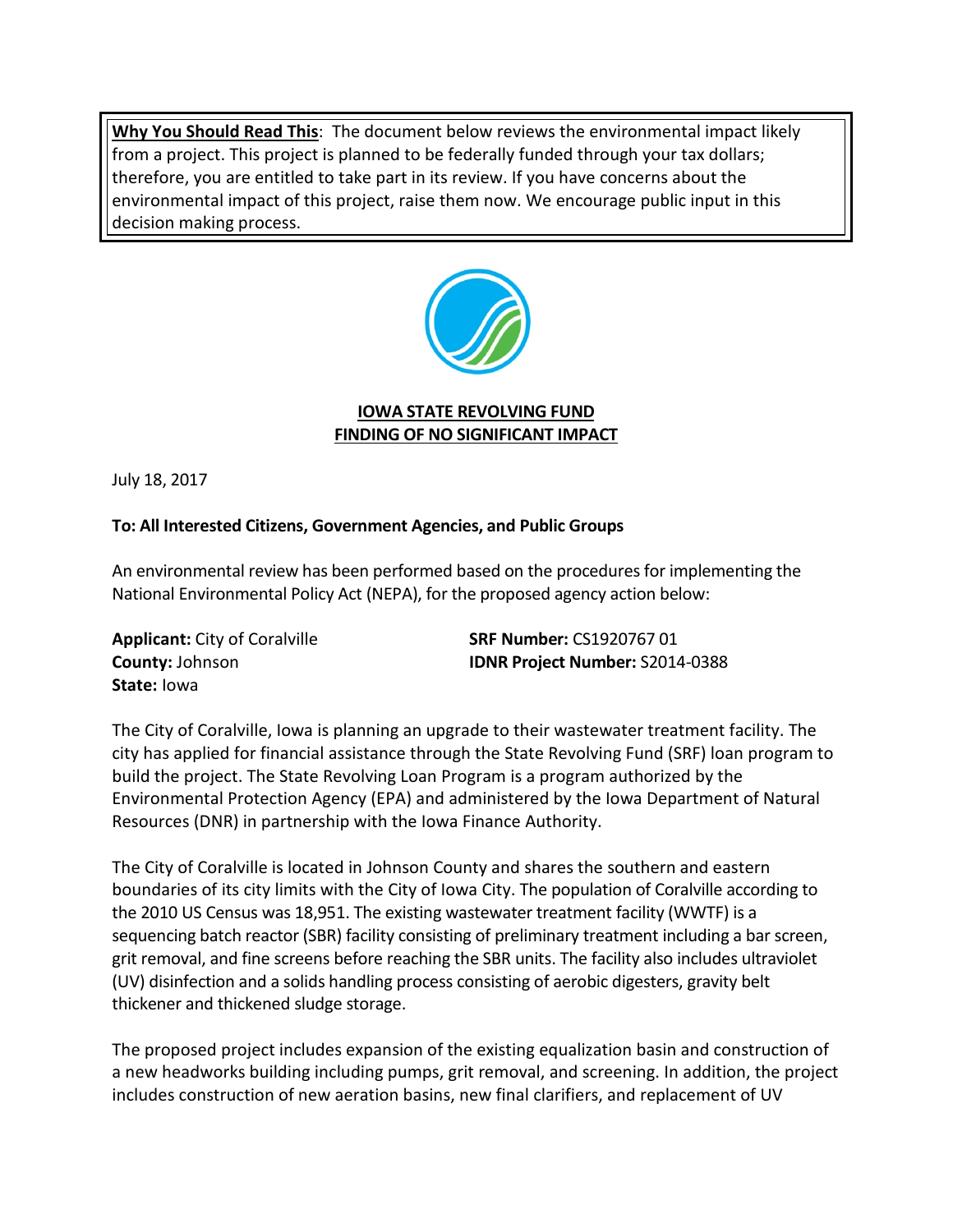disinfection system at the wastewater treatment facility. Positive environmental effects will be improved treatment of the wastewater from the City of Coralville, compliance with NPDES effluent discharge permit limits, reduced discharge of the pollutants to the Iowa River, and improved water quality.

The project will not significantly affect the pattern and type of land use or growth and distribution of population. The project will not conflict with local, regional or State land use plans or policies. The project will not displace population, alter the character of existing residential areas, or convert significant farmlands to non-agricultural purposes. The project will not have effect on parklands, preserves, other public lands, or areas of recognized scenic or recreational value. No Historic Properties will be adversely affected by the proposed project.

The City of Coralville is required to purchase 0.99 credits of forested wetlands from the River Products Wetland Mitigation Bank in Johnson County as a condition of the U.S. Army Corps issued Section 404 permit. The project will not affect Indiana bat habitat given the City of Coralville will only clear trees necessary for construction from October 1 through March 31. The project will be constructed within the 100-year flood plain. The City has issued a flood plain development permit for the project.

The project will not have a significant adverse effect upon local ambient air quality provided the applicant takes reasonable precautions to prevent the discharge of visible emissions of fugitive dusts beyond the lot line of the property during the proposed project (567 IAC 23.3(2)"c").

The project will not have a significant adverse effect upon local ambient noise levels, surface water quantity, groundwater quality or quantity, or water supply.

No significant impact to surface water quality, fish, shellfish, wildlife, or their natural habitats is expected provided that an NPDES General Permit Number 2 (for storm water discharge associated with construction activities) is obtained and the terms of which are abided by.

Minimum separation distances will be maintained. Noise during construction will be maintained at tolerable levels through controls on construction activities. Any construction debris will be removed from the site for proper disposal. Adverse environmental effects from construction activities will be minimized with proper construction practices, inspection, prompt clean up and other appropriate measures. Areas temporarily disturbed by the construction will be restored.

It has been determined that the proposed action will result in no significant impacts to the surrounding environment. This determination is based on a careful review of the engineering report, the environmental assessment and other supporting data which are on file at the Department of Natural Resources' office in Des Moines, Iowa. These are available for public review upon request. A copy of the environmental assessment is attached. This Department will not take any administrative action on the project for at least thirty (30) calendar days from the above date. Persons disagreeing with the above environmental decision may submit comments to the